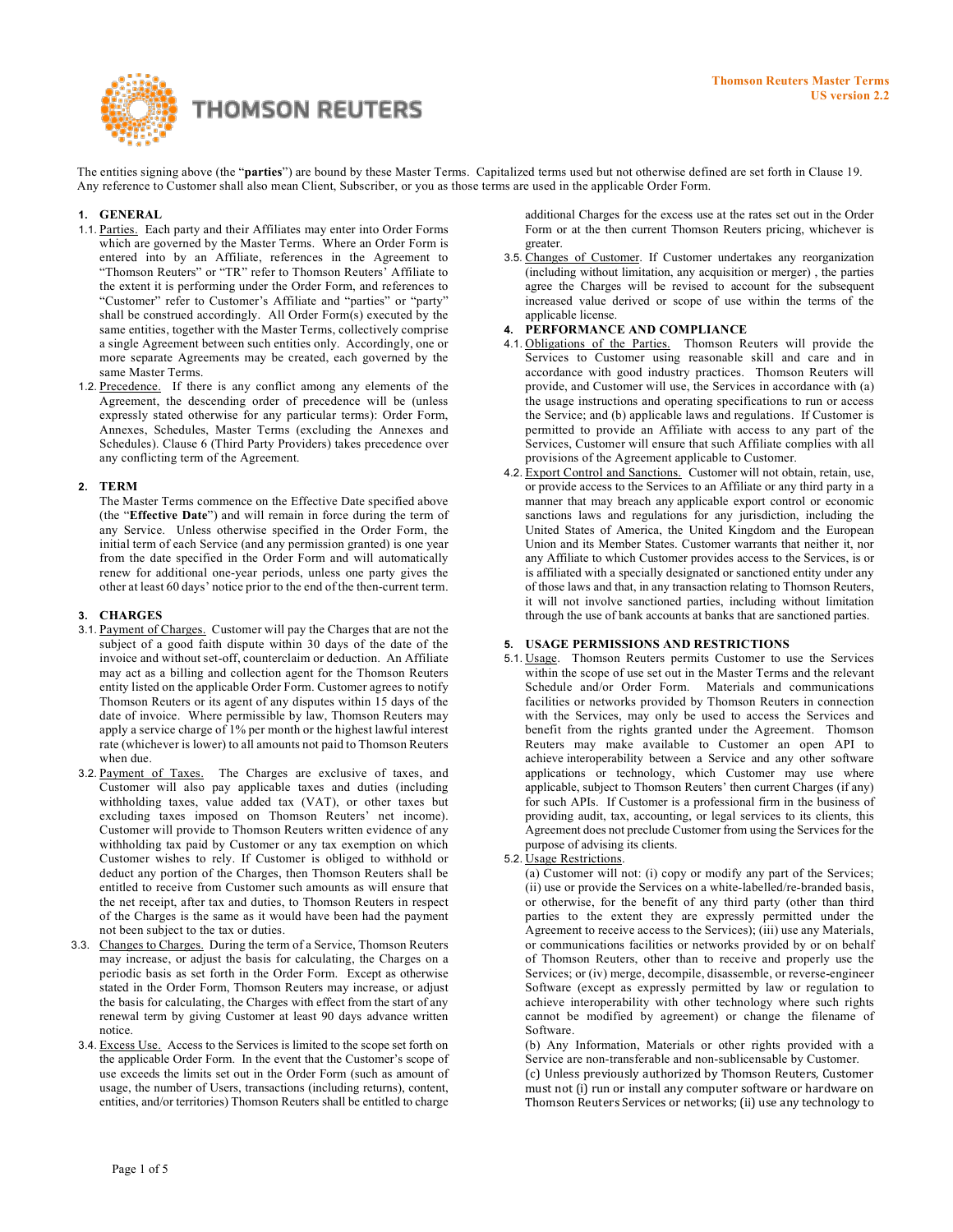automatically download, mine, scrape or index any Information; or (iii) automatically connect (whether through APIs or otherwise) any Service to other data, software, services or networks.

5.3. Trials and Testing. All trials or testing of Services are subject to the terms of the Agreement, unless otherwise notified by Thomson Reuters. Access to the Services for trials or testing should be used for evaluation purposes only.

# **6. THIRD PARTY PROVIDERS.**

6.1. Third Party Additional Terms. Thomson Reuters products and services may include data and software from third parties. Some Third Party Providers require Thomson Reuters to pass additional terms through to Customers. The Third Party Providers change their terms occasionally and new Third Party Providers are added from time to time. To see the current third party additional terms for Thomson Reuters products and services, click the following URL:

# [www.thomsonreuters.com/thirdpartyterms.](http://www.thomsonreuters.com/thirdpartyterms)

Customers shall comply with all applicable third party terms.

6.2. Third Party Rights. Thomson Reuters' Third Party Providers benefit from Thomson Reuters' rights and remedies under the Agreement. Except for Thomson Reuters Third Party Providers, no other third parties have any rights or remedies under the Agreement.

# **7. INTELLECTUAL PROPERTY**

- 7.1. Services. Customer acknowledges that, as between the parties, all Intellectual Property Rights in the Services (including Information and Materials) are (a) owned by Thomson Reuters, its Affiliates or Third Party Providers, and (b) hereby reserved to Thomson Reuters unless specifically granted in the Agreement. Customer will not remove or conceal any proprietary rights notices in the Services and will include such notices on any copy it is permitted to make.
- 7.2. Customer Materials. Thomson Reuters acknowledges that, as between the parties, all Intellectual Property Rights in the Customer Materials are owned by Customer or licensors to Customer.
- 7.3. Related Information and Feedback. Thomson Reuters may access, collect and use information related to Customer and Customer's use of the Services (**"Related Information")** for customer and technical support, for regulatory and third party compliance purposes, to protect and enforce Thomson Reuters' rights and monitor compliance with the terms of this Agreement, and to recommend additional products or services. Thomson Reuters may pass this information to Thomson Reuters' Third Party Providers for the same purposes. Customer grants Thomson Reuters and Thomson Reuters' Affiliates the perpetual right to use Related Information and any feedback provided by Customer for purposes such as to test, develop, improve and enhance Thomson Reuters' products and services, and to create and own derivative works based on Related Information and feedback, so long as neither Customer, User nor any other individual is identifiable.
- 7.4. Use of Name. Other than as necessarily required for the provision of the Services, neither party may use the other party's name, trademarks or any derivatives of them, except for internal purposes or as required by law or regulation, without the other's prior written consent, not to be unreasonably withheld.

# **8. SECURITY**

Where Services are provided to an individual User, concurrent usage or sharing of Services between Users is not permitted. However, Customer can transfer a Service from one User to another in the same country by notifying Thomson Reuters. Access to the Services may be subject to using passwords, smartcards, or other security devices ("**Security Credentials**") provided by Thomson Reuters. Such Security Credentials must not be shared. Thomson Reuters may change Security Credentials with notice to Customer or Customer's Users for security reasons. Each party will use reasonable efforts to (a) scan the Services and its related systems for any code or device which is designed or intended to impair the operation of any computer or database or prevent or hinder access to, or the operation of, any program or data, using detection software generally accepted in the industry, (b) secure its computing environments according to generally accepted industry standards to ensure that the Services cannot be accessed by any unauthorised person or malicious software, and (c) remedy any security breach of which it becomes aware.

# **9. SUPPORT**

- 9.1. Support Provided. To assist in resolving technical problems with the Services, Thomson Reuters may provide telephone and/or online access to its helpdesk or may provide self-help tools. An Affiliate may provide support to the Thomson Reuters entity listed on the applicable Order Form. Additional information related to the support provided by Thomson Reuters may be described on [the](http://thomsonreuters.com/support-and-training) applicable product support website or as otherwise provided by Thomson Reuters. Customer will provide Thomson Reuters with reasonable assistance, and to the extent necessary for such support, prompt access to Customer's systems or its site. In providing support on Customer's premises, Thomson Reuters will comply with Customer's reasonable security, health and safety, and confidentiality procedures that are provided to Thomson Reuters in advance in writing.
- 9.2. Support Exceptions. Customer may request Thomson Reuters to assist with any of the following: (a) issues caused by Customer or third party information or materials; (b) any Services, or any versions of Services, that Thomson Reuters has advised Customer are unsupported; (c) issues caused by Customer's failure to follow Thomson Reuters' instructions or specifications; (d) Services not located in or conforming to the operating environment specified in the Agreement; (e) issues caused by accidents, modifications, support, relocation or misuse of the Service not attributable to Thomson Reuters; or (f) Customer's networking or operating environment. Additional Charges in respect of such assistance may apply.

# **10. CHANGES**

- 10.1. Changes to Services. Thomson Reuters may modify a Service from time to time, but Thomson Reuters will not change the fundamental nature of the Service, except as permitted in clause 11.1 (External Triggers) and 11.2 (Obsolescence). Thomson Reuters will use reasonable efforts to notify Customer of significant changes to Services.
- 10.2. Updates and Upgrades. Thomson Reuters will include Updates as part of the Charges for the applicable Services. Thomson Reuters reserves the right to charge for Upgrades and professional services related to Upgrades, and such additional Charges will be set forth on a separate Order Form between the parties.

#### **11. TERMINATION AND CONSEQUENCES OF TERMINATION**

- 11.1. External Triggers. Thomson Reuters may, with notice ("**Thomson Reuters' Notice**"), terminate a Service in whole or in part, or modify it or the terms on which it is provided, if all or part of that Service: (a) depends on an agreement between Thomson Reuters or a Thomson Reuters Affiliate and a third party, and that third party agreement or the third party's materials or other input is modified or terminated; (b) becomes illegal or contrary to any law, regulation, guideline or request of any regulatory authority; or (c) becomes subject to a claim or potential claim that it infringes or violates the rights of any third party. Thomson Reuters will endeavor to provide Customer with reasonable prior notice of any such termination or modification but may not be able to do so if the triggering event is under the control of a third party. The effective date of the termination or modification as indicated on Thomson Reuters' Notice is the "**Change Date**". If a partial termination or modification in accordance with this clause 11.1 fundamentally and detrimentally changes the nature of or the rights granted in the Service, Customer may terminate the affected Service by providing Thomson Reuters with notice no later than 30 days after the date of Thomson Reuters' Notice.
- 11.2. Obsolescence. Thomson Reuters may obsolete: (a) a prior version of a Service with reasonable prior notice following the general availability of an Update or Upgrade (whether designated with the same Service name or not), and (b) any Service as a whole on at least six months' prior notice. Thomson Reuters will have no obligation to provide or support obsolete Services or versions of Services at the end of such notice periods. In the case of a version obsolescence described in (a), the term of the affected Service will continue unless, where the new version is subject to additional Charges, Customer may terminate the Service by providing Thomson Reuters with 30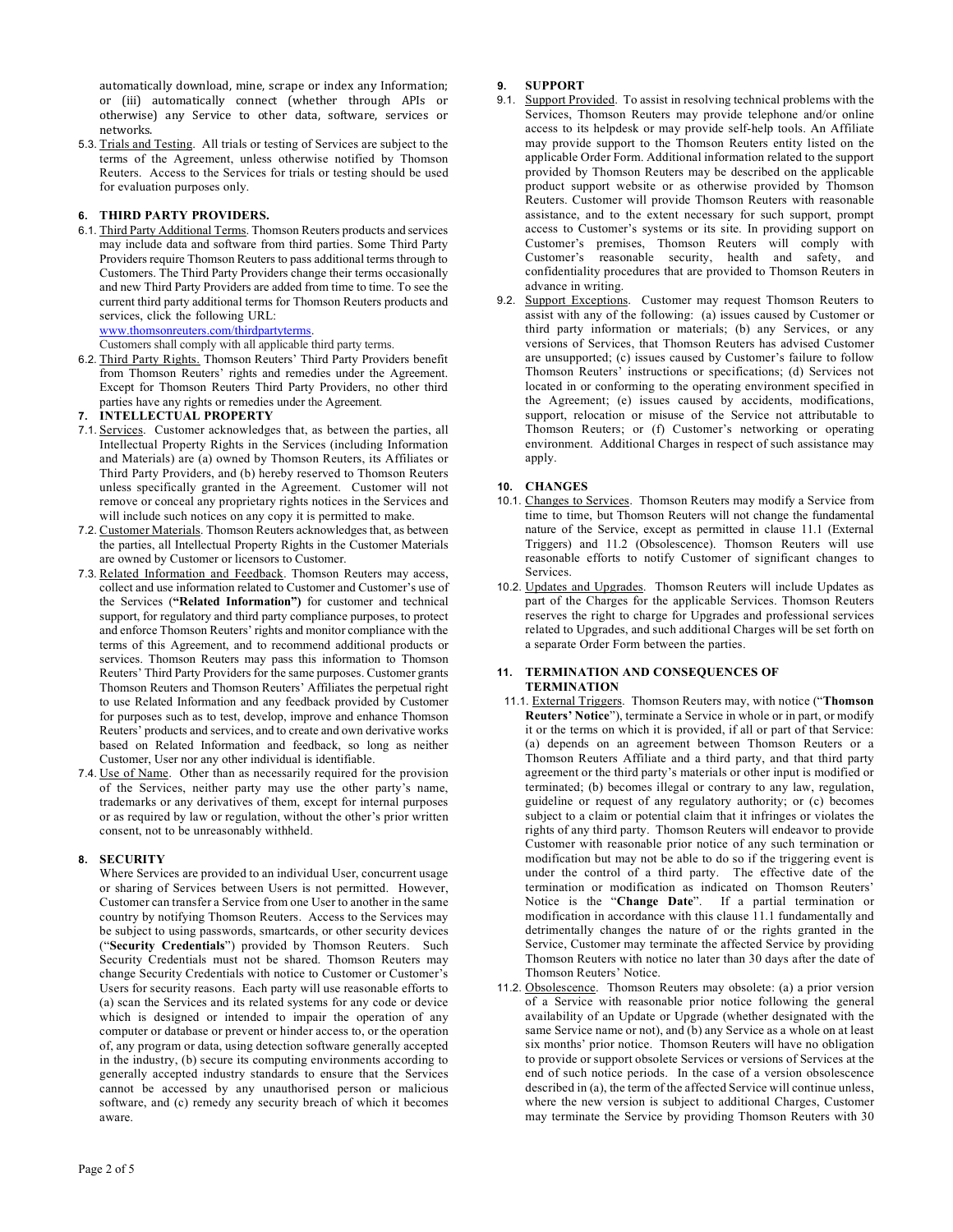days' notice after the date of Thomson Reuters' notice. In the case of Service obsolescence described in (b), the Service will terminate (except to the extent Thomson Reuters has granted Customer a perpetual right to use the Software).

- 11.3. Suspension. Thomson Reuters may suspend, upon notice, all or part of a Service and Customer's rights in relation to that Service if: (a) Thomson Reuters has the right to terminate the Service in accordance with clauses 11.4 (Termination for Breach) or 11.5 (Termination for Insolvency); (b) Thomson Reuters is required to do so by a Third Party Provider affected by a breach of the Agreement; (c) Thomson Reuters is required to do so by law or regulation or at the request of any relevant regulatory authority or (d) in order to protect Thomson Reuters' systems and security. Any such suspension may continue until Thomson Reuters is satisfied that the condition is remedied. Customer is still required to pay the Charges during any period of suspension permitted by (a) or (b) above.
- 11.4. Termination for Breach. Either party may terminate the Order Form for applicable Services under the Agreement, upon notice, if the other party materially breaches the Agreement with respect to such Service(s) and the breach (a) remains unremedied 30 days after the date of notice to the breaching party from the other party describing the breach and requiring it to be cured, or (b) is incapable of being cured.
- 11.5. Termination for Insolvency. Either party may terminate the Agreement, immediately upon notice, if: (i) the other party enters into a composition with its creditors; (ii) a court order is made for the winding up of the other party; (iii) an effective resolution is passed for the winding up of the other party (other than for the purposes of amalgamation or reconstruction); (iv) the other party has a receiver, manager, administrative receiver or administrator appointed with respect to it, (v) the other party ceases to be able to pay its debts as they fall due; (vi) the other party takes or suffers any action similar to any of the above on account of debt in any jurisdiction.
- 11.6. Injunctive Relief. Nothing in this Agreement prevents Thomson Reuters or Customer from seeking an immediate injunction or similar remedy from a court of competent jurisdiction to prevent or restrain breaches of the Agreement.
- 11.7. Refunds. Where Thomson Reuters terminates a Service other than under clauses 11.4 (Termination for Breach) or 11.5 (Termination for Insolvency), or Customer terminates a Service where the Agreement permits it to, Customer will be entitled to a pro rata refund of any recurring Charges that Customer has paid in advance for the terminated Service.
- 11.8. Delete or Return Information and Materials. Following termination, and at any time at a party's request, with respect to Confidential Information, and subject to the remainder of this clause 11.8, the other party will promptly return, delete or destroy the requesting party's Confidential Information. However, each party may retain copies to the extent required by, and used only to (i) comply with, law or regulation, and (ii) support the enforcement or defense of a party's rights under the Agreement. Thomson Reuters will not be required to return, delete or destroy any feedback or Contributed Data contributed by Customer's Users to any Service.
- 11.9. Survival of Terms. Termination of all or any part of the Agreement will not affect a party's respective accrued rights and obligations. The following clauses will survive termination: 3.1 (Payment of Charges), 3.2 (Payment of Taxes), 11.7 (Refunds), 11.8 (Delete or Return Information and Materials), 11.9 (Survival of Terms), and 12-13 (Confidentiality and Data Privacy) and 15-18 (Disclaimers; Limitation of Liability; Indemnity and Miscellaneous), along with any others that by their nature should survive.

# **12. CONFIDENTIALITY**

12.1. Non-disclosure. The Receiving Party (i) will protect the Disclosing Party's Confidential Information using the same standard of care the Receiving Party uses to protect its own Confidential Information of a similar nature (which shall be no less than a reasonable degree of care), and (ii) will not disclose any part of it to any third party except to its Affiliates, consultants and third-party contractors (including financial advisors, accountants and attorneys) who are acting on behalf of the Receiving Party and are bound by, or are otherwise protected by legal privilege or confidentiality and non-disclosure

commitments substantially similar to those contained in this Agreement. If a Receiving Party is legally compelled to disclose the Disclosing Party's Confidential Information, the Receiving Party shall (a) provide prompt notice (if legally permissible) to the Disclosing Party so that the Disclosing Party can seek a protective order or other appropriate remedy, and (b) limit any such disclosure to the extent of the legal requirement and the disclosed information will remain Confidential Information despite such disclosure.

12.2. Exceptions. These obligations of confidentiality do not apply to information which: (a) is or becomes (through no act or omission of the Receiving Party), generally available to the public; (b) becomes known to the Receiving Party or any of its Affiliates on a nonconfidential basis through a third party who is not subject to an obligation of confidentiality with respect to that information; (c) was lawfully in the possession of the Receiving Party or any of its Affiliates prior to such disclosure; (d) is independently developed by the Receiving Party or any of its Affiliates; or (e) the Disclosing Party agrees is not confidential or may be disclosed, to the extent of that consent.

# **13. DATA PRIVACY**

The parties agree that the terms of the Customer Data Processing Addendum ("DPA") available at [http://tr.com/data-processing](http://tr.com/data-processing-addendum)[addendum](http://tr.com/data-processing-addendum) shall apply to the extent Thomson Reuters Processes Customer Personal Data (as those terms are defined in the DPA), in which case the DPA is hereby incorporated into the Agreement by this reference. Customer confirms that any data or information it provides or makes available to Thomson Reuters has been collected and disclosed in compliance with all applicable laws and regulations. When using the Services or accessing Thomson Reuters' systems or any other Information held by Thomson Reuters, Customer shall not input, upload, maintain or disclose any irrelevant or unnecessary Information about individuals.

# **14. SOFTWARE-AS-A-SERVICE (SaaS)**

- 14.1. License and Delivery. Customer may use SaaS only for its own internal business purposes. Thomson Reuters delivers SaaS by providing Customer with online access to it. When Customer accesses SaaS, Customer is accepting it for use in accordance with the Agreement.
- 14.2. Customer Materials. Customer grants Thomson Reuters permission to use, store and process Customer Materials in accordance with applicable law. Access and use of Customer Materials by Thomson Reuters, its employees and contractors will be directed by Customer and limited to the extent necessary to deliver the SaaS, including training, research assistance, technical support and other services. Thomson Reuters may delete or disable Customer Materials if required under applicable laws, and in such instances Thomson Reuters will use reasonable efforts to provide notice to Customer. If Customer Materials are lost or damaged, Thomson Reuters will assist Customer in restoring Customer Materials within the SaaS from the last available back up copy.
- 14.3. Limited Warranty. Thomson Reuters warrants that properly licensed SaaS will conform to any Thomson Reuters Materials that accompany the SaaS. This limited warranty applies for the duration of the Term. Customer's only remedy in the event Thomson Reuters breaches this limited warranty shall be the repair or replacement of the SaaS at no charge. This limited warranty does not cover problems caused by Customer failure to adhere to instructions, or that are caused by events beyond the reasonable control of Thomson Reuters.

# **15. DISCLAIMERS**

15.1. **General Disclaimer. All warranties, conditions and other terms implied by statute or common law including, without limitation, warranties or other terms as to suitability, merchantability, satisfactory quality and fitness for a particular purpose, are excluded to the maximum extent permitted by applicable laws. Unless expressly provided, the Services are delivered "as is" without warranty of any kind and Thomson Reuters does not warrant or represent that the Services (or services, information or material supplied to Thomson Reuters on which all or part of a Service depends) will be delivered free of any inaccuracies, interruptions, delays,**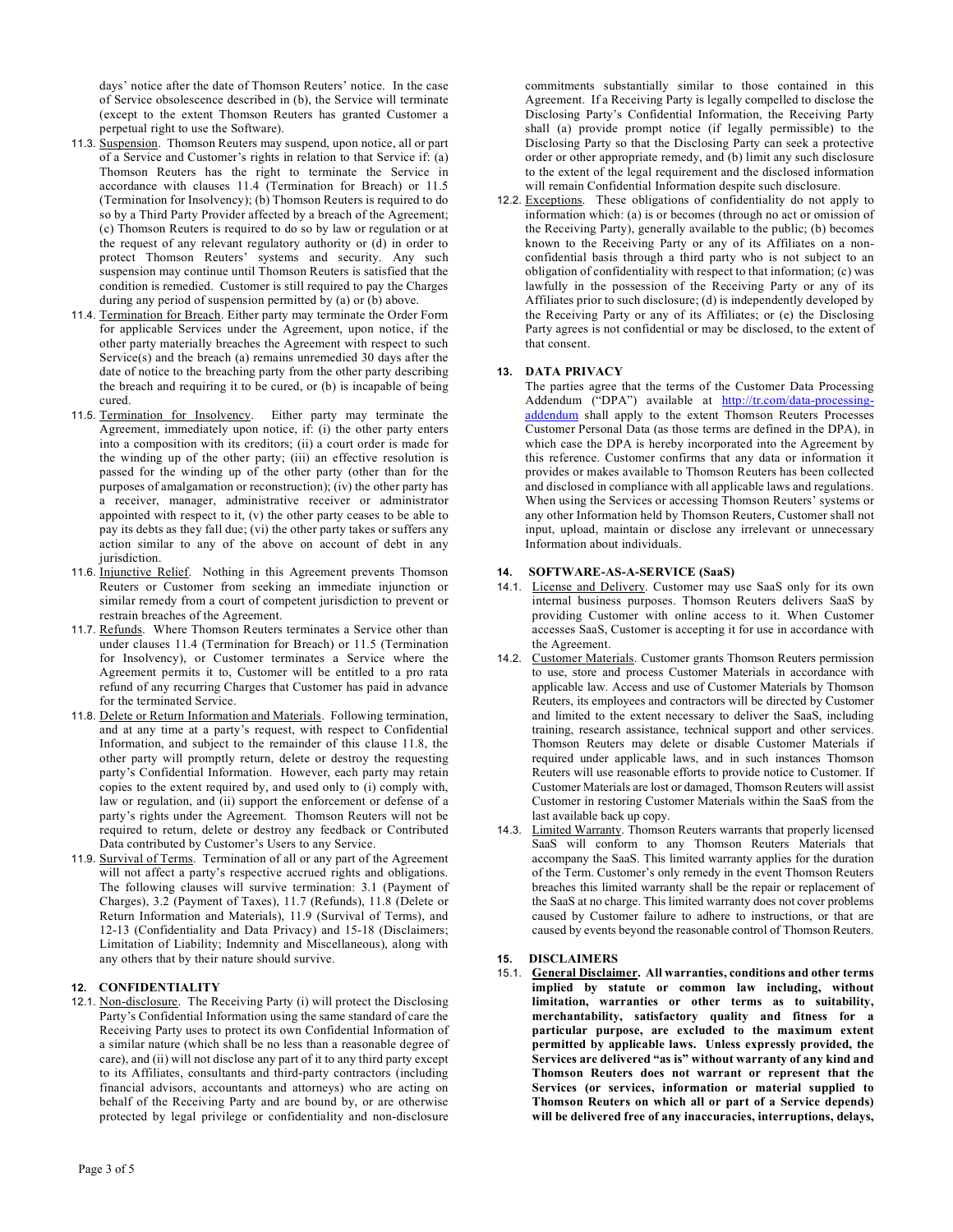**omissions or errors ("Faults"), or that all Faults will be corrected. Unless otherwise expressly stated in the Agreement, Thomson Reuters shall not be liable for any Damages resulting from any such Faults. Customer assumes sole responsibility and entire risk as to the suitability and results obtained from use of the Services, and any decisions made or actions taken based on the information contained in or generated by the Services. Customer is solely responsible for the preparation, content, accuracy and review of any documents, data, or output prepared or resulting from the use of the Services. In no event shall Thomson Reuters or its Third Party Providers be liable for any penalties, interest, taxes or other amounts assessed by any governmental or regulatory authority.**

15.2. No Advice. Customer understands that Thomson Reuters is an aggregator and provider of information (including opinions) for general information purposes only and does not provide financial, tax and accounting, medical, legal or other professional advice. Some Information may contain the opinions of third parties, and Thomson Reuters is not responsible for these opinions. Likewise, Thomson Reuters is not responsible for any Damages resulting from any decisions of Customer, or anybody accessing the Services through Customer, that are made in reliance on the Services, including decisions relating to the sale and purchase of instruments or legal, tax and accounting, compliance, financial and/or risk management decisions. Customer agrees that it uses the Services at its own risk in these respects.

### **16. LIMITATION OF LIABILITY**

- 16.1. Unlimited Liability. The limits on liability in clause 16.2 (Liability Cap) do not apply to: (a) a party's fraud, fraudulent misrepresentation, wilful misconduct, or conduct that demonstrates a reckless disregard for the rights of others; (b) negligence causing death or personal injury, (c) any indemnification obligations, other than to the extent described in clause 17.2 (Third Party Limitation), (d) Thomson Reuters' infringement of Customer's Intellectual Property Rights in the Customer Materials, or (e) Customer's liability to pay the Charges and any amounts Thomson Reuters would have charged for use of the Services beyond the usage permissions and restrictions granted under the Agreement. Nothing in this Agreement limits liability that cannot be limited under law.
- 16.2. Liability Cap. Each party's aggregate liability to the other in any calendar year for Damages (in contract, tort including negligence or otherwise) arising out of or in connection with the Agreement will not exceed the Charges payable by Customer to Thomson Reuters for the applicable Service(s) which forms the basis for the claim(s) during the 12 month period immediately preceding the incident (or the first incident in a series) giving rise to any claim for those Damages.
- 16.3. Exclusions. Neither party will be liable for any: (a) indirect, incidental, punitive, special or consequential Damages arising out of or in connection with the Agreement; (b) loss of data (except that Thomson Reuters shall be liable to restore data from any available back-ups); (c) loss of profits (except with respect to the Charges); even if such Damages or losses in (a)-(c) could have been foreseen or prevented.
- 16.4. Force Majeure. Neither party will be liable for any Damages or failure to perform its obligations under the Agreement due to circumstances beyond its reasonable control. If such circumstances cause material deficiencies in the Services and continue for more than 30 days, either party may terminate any affected Service upon notice to the other party.

# **17. INDEMNITY**

17.1. Thomson Reuters Indemnity. Thomson Reuters will indemnify Customer against Damages Customer incurs as a result of any third party claim that the Services infringe the Intellectual Property Rights of a third party in the locations where Customer is permitted by Thomson Reuters to use the Services, except if the Damage results from: (a) the combination of all or part of the Service with other products or technology not supplied by Thomson Reuters; (b) modification of all or part of the Service other than by Thomson Reuters or its subcontractors; (c) use of a version of the Service after Thomson Reuters has notified Customer of a requirement to

use a subsequent version; or (d) Customer's breach of the Agreement. This indemnity will extend to Customer's Affiliates to which Customer makes the Services available in accordance with the Agreement.

- 17.2. Third Party Limitation. Where the indemnity obligation in clause 17.1 (Thomson Reuters Indemnity) arises from Information or Materials Thomson Reuters obtained from a Third Party Provider, Thomson Reuters' monetary liability to Customer will be limited to the amount Thomson Reuters recovers from the relevant Third Party Provider, divided by the number of other actual or potential claims by Thomson Reuters customers (including Customer) against Thomson Reuters arising from those Information or Materials.
- 17.3. Thomson Reuters' Remedial Options. Thomson Reuters may remedy any alleged or anticipated infringement of a third-party Intellectual Property Right by: (a) procuring the right for Customer to continue using the Service in accordance with this Agreement; (b) replacing affected Information and/or Materials with replacement(s) that do not alter the fundamental nature of the relevant Service; or (c) taking the actions in clause 11.1 (External Triggers).
- 17.4. Customer Indemnity. Customer will indemnify Thomson Reuters and its Affiliates against Damages they incur arising out of or in connection with a third party claim, or a regulatory fine or penalty, connected to: (a) an allegation that their use of Customer Materials infringes the Intellectual Property Rights of a third party(except to the extent of any indemnity Thomson Reuters provides under clause 17.1 (Thomson Reuters Indemnity)); (b) Customer's, its Affiliates' or their sub-contractors' use of the Services, including communications and networks, in breach of the Agreement; (c) Thomson Reuters' compliance with any instruction given by Customer to Thomson Reuters in the course of the provision of Services; or (d) an assertion by any person accessing or receiving the benefit of any part of a Service through Customer.
- 17.5. Conduct of Claims. The indemnification obligations in clause 17 are conditioned on the indemnified party: (a) providing the indemnifying party with prompt notice of the details of the claim and, if the indemnifying party requests it, control of the claim; (b) co-operating, at the indemnifying party's or relevant Third Party Provider's expense, in the defense or prosecution of the claim; and (c) not making any admission or taking steps to settle any claim without the indemnifying party's prior written approval. The indemnified party may participate, at its expense, in the defense of any such claims through legal counsel of its choice.

#### **18. MISCELLANEOUS**

- 18.1. Notices. All notices under the Agreement must be in writing and sent by email (except for notices of breach of the Agreement which may not be sent by email) or mail, courier, fax or delivered in person at the address set out on the latest Order Form between the parties (or such other more recent address notified to the other). However, Thomson Reuters may give technical or operational notices or notices of Third Party Provider terms via publication on the URL in clause 6 or within the Services themselves.
- 18.2. Choice of Law and Jurisdiction.The Agreement and any dispute or claim arising out of or in connection with the Agreement will be governed by and construed in accordance with the laws of the State of New York, without giving effect to the State of New York's conflict of laws rules to the extent those rules would require applying another jurisdiction's laws. Each party hereby consents to the non-exclusive jurisdiction of the federal and state courts of the State of New York to settle all disputes or claims arising out of or in connection with the Agreement.
- 18.3. Assignment. Neither party may assign or transfer (by operation of law or otherwise) any right or obligation under the Agreement without the other party's prior written consent, which may not be unreasonably withheld or delayed. Any assignment in violation of this clause shall be null and void. However, Thomson Reuters may, without Customer's consent, assign the Agreement or any rights granted in the Agreement, in whole or part, either (a) to an Affiliate; (b) in connection with Thomson Reuters' or an Affiliates' sale of a division, product or service; or (c) in connection with a